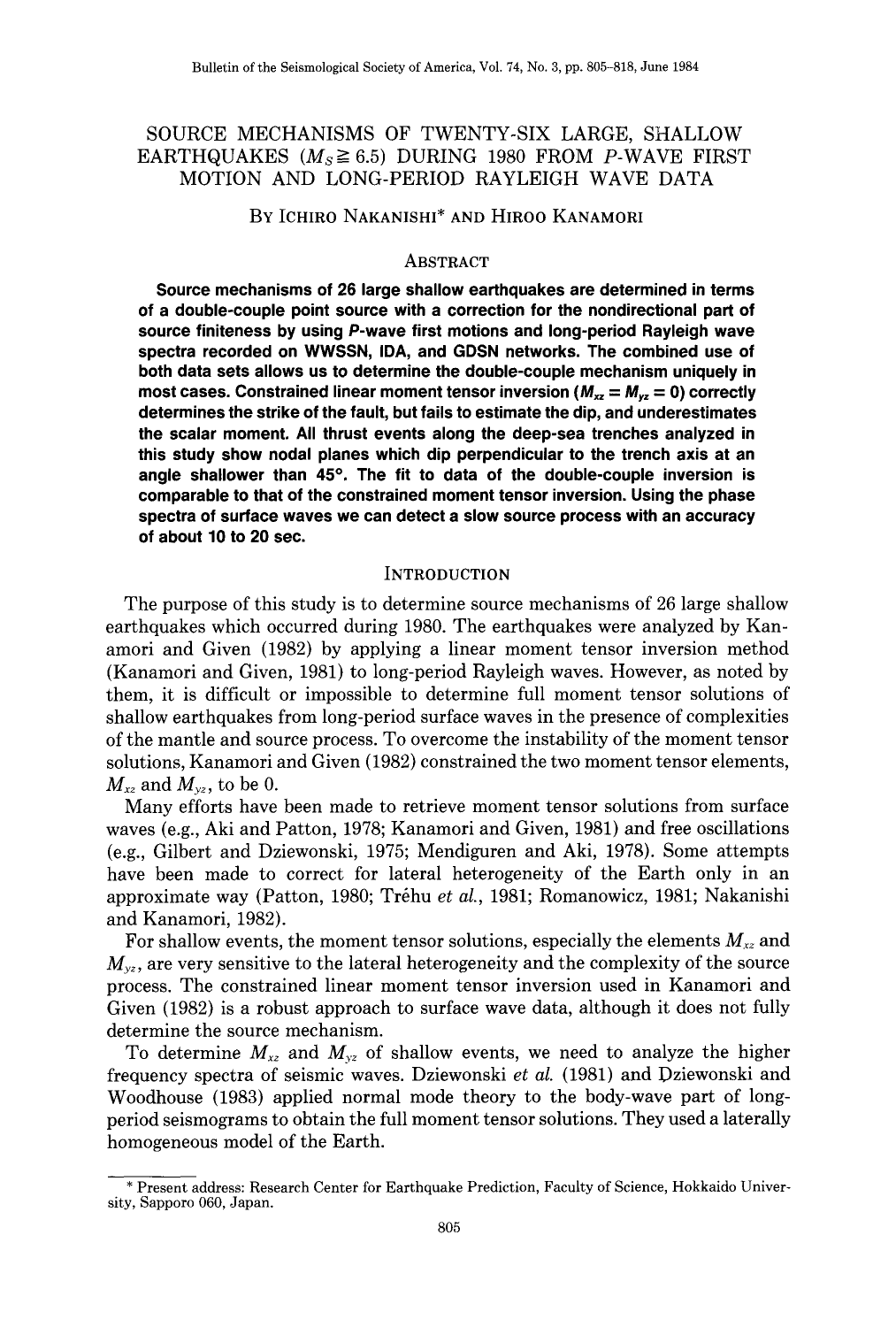Earthquakes occur in tectonically active regions, which have strong lateral heterogeneity. Lateral velocity variations as large as 5 to 8 per cent have been reported in island arc regions (Utsu, 1967; Oliver and Isacks, 1967). A similar heterogeneity beneath mid-oceanic ridges has been suggested from the nonorthogonality of nodal planes of the earthquakes on the ridge crests (Solomon and Julian, 1974). Since these heterogeneities are localized in the island arc and ridge regions, the longperiod surface wave propagation is relatively unaffected by them. For example, Trehu *et al.* (1981) showed that if they correct for the lateral heterogeneity by using regionalized phase velocities, the inversions of Rayleigh wave spectra lead to pure double-couple solutions for the earthquakes for which the first-motion data require nonorthogonal nodal planes. Thus, under certain circumstances, the use of surface waves can be more advantageous than the use of body waves to resolve source mechanism.

In the present study, we analyze the earthquakes using a double-couple point source. Although we make the constrained moment tensor inversions of surface wave data at a preliminary stage, we finally adopt the double-couple solutions. *P*wave first motion data are added to the long-period Rayleigh wave data. An assumption in the combination of two data sets is that the initial break of an earthquake has the same focal mechanism as its main faulting. We will show that, at least for the shallow earthquakes analyzed here, the surface wave spectra can be fit by a double-couple source as consistently as by a moment tensor source. The *P*wave first motions are generally consistent with the surface wave spectra.

## DATA

The source parameters of 26 earthquakes reported by National Earthquake Information Service (NElS) are used in this study (Table 1). For many events, the source depths used by Kanamori and Given (1982) are adopted to calculate surface wave excitation.

P-wave first motions were read from the long-period, vertical component seismograms of WWSSN and GDSN (Engdahl *et al.,* 1982).

Long-period Rayleigh wave seismograms were retrieved from the magnetic tapes provided by IDA (Agnew *et al.,* 1976) and GDSN stations. The IDA seismograms have a sampling interval of 10 or 20 sec. We used the vertical component of the GDSN data. Original long-period GDSN seismograms have a sampling interval of 1 sec. We applied a low-pass filter with a cut-off period of 30 sec to the original seismograms and resampled them at an interval of 10 sec. The resampled records were analyzed together with the IDA data. The seismograms were windowed with fixed group velocities of 3.1 to 4.9, 3.3 to 3.9, 3.35 to 3.8, and 3.35 to 3.8 km/sec for  $R_1, R_2, R_3$ , and  $R_4$ , respectively.  $R_2$  and  $R_3$  were used in most cases. We did not use Love wave data. We made some experiments by incorporating them in source mechanism determination. However, inclusion of Love wave spectra, especially phase spectra did not improve the solutions. There may be two reasons for this. First, Love wave spectra do not resolve completely the moment tensor solution even in noise-free cases. Rayleigh waves have enough information to determine the moment tensor. Second, Love waves are more sensitive to lateral heterogeneity of the uppermost mantle than are Rayleigh waves. Considering these, we used only Rayleigh waves. Inclusion of Love waves would not lead to a major change in the solutions obtained in this study.

Using both IDA and GDSN networks, we obtain fairly complete azimuthal coverage of surface wave ray paths. For the Fox Island earthquake (no. 7 in Table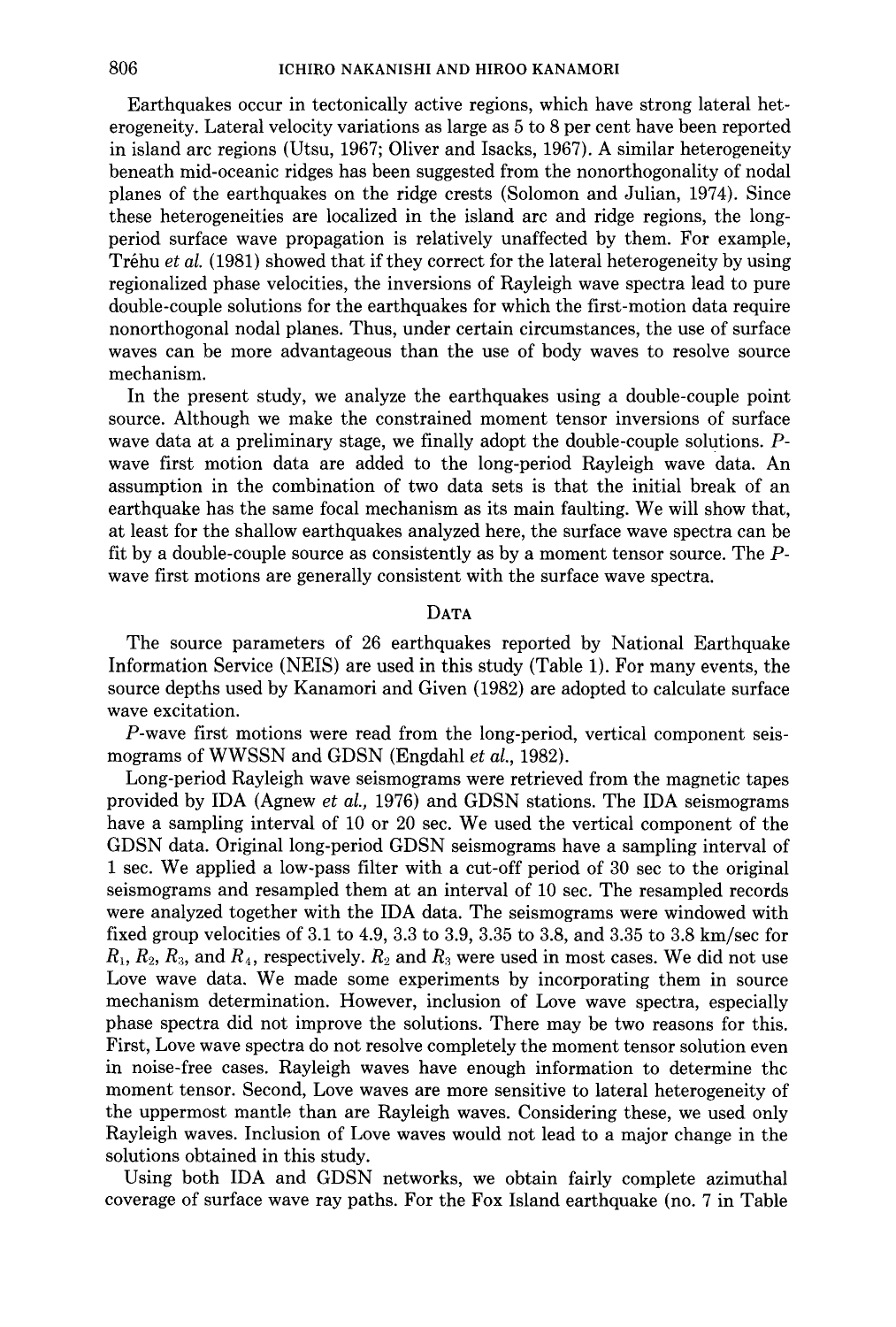1), the coverage by the IDA network was too poor for Kanamori and Given (1982) to obtain its moment tensor solution. On the other hand, the GDSN network gives us good azimuthal coverage. For events in the New Hebrides (nos. 12, 13, 15, 16, 20, 21, and 22) and in Nepal (no. 17), the azimuthal coverage of the IDA network is superior to that of the GDSN. The coverage of well-operated stations became worse for the GDSN during 1981 (GDSN Newsletter, 1982). Thus, the combined use of both networks is desirable to obtain an unbiased estimate of source mechanism.

| LANGE OHALLOW LANTHQUANES OF 1900 |                |              |     |              |         |                      |                             |                       |                          |       |                   |  |
|-----------------------------------|----------------|--------------|-----|--------------|---------|----------------------|-----------------------------|-----------------------|--------------------------|-------|-------------------|--|
| No.                               | Date<br>(m)    | d)           | (h) | Time<br>m    | s)      | Latitude<br>$(\deg)$ | Longitude<br>$(\text{deg})$ | Depth<br>(km)         | $M_{\rm S}$              | $m_b$ | Region            |  |
| 1                                 | 1              | 1            | 16  | 42           | 40.0    | 38.815N              | 27.780W                     | 10                    | 6.7                      | 6.0   | Azores Island     |  |
| 2                                 | 1              | 2            | 20  | 58           | 44.2    | 5.984N               | 126.188E                    | 63                    | $\overline{\phantom{m}}$ | 6.0   | Mindanao          |  |
| 3                                 | $\overline{2}$ | 7            | 10  | 49           | 16.0    | 54.158S              | 158.890E                    | 10                    | 6.5                      | 6.1   | Macquarie Island  |  |
| 4                                 | $\overline{2}$ | 23           | 5   | 51           | $3.2\,$ | 43.530N              | 146.753E                    | 44                    | 7.0                      | 6.3   | Kurile Island     |  |
| 5                                 | $\overline{2}$ | 27           | 21  | 17           | 20.2    | 6.017S               | 150.189E                    | 53                    | 6.6                      | 5.8   | New Britain       |  |
| 6                                 | 3              | 8            | 22  | 12           | 10.3    | 22.673S              | 171.357E                    | 38                    | 6.7                      | 6.1   | Loyalty Island    |  |
| 7                                 | 3              | 24           | 3   | 59           | 51.3    | 52.969N              | 167.670W                    | 33                    | 6.9                      | 6.2   | Fox Island        |  |
| 8                                 | 6              | 9            | 3   | 28           | 18.9    | 32.220N              | 114.985W                    | 5                     | 6.4                      | 5.6   | Cal-Mex Border    |  |
| 10                                | 6              | 18           | 17  | 14           | 54.5    | 9.475N               | 126.657E                    | $54(29)^*$            | 6.8                      | 5.8   | Mindanao          |  |
| 11                                | 6              | 25           | 23  | 18           | 20.4    | 5.233S               | 151.686E                    | 49                    | 6.5                      | 6.2   | New Britain       |  |
| 12                                | 7              | 8            | 23  | 19           | 19.8    | 12.410S              | 166.381E                    | 33                    | 7.5                      | 5.9   | Santa Cruz Island |  |
| 13                                | 7              | 9            | 20  | 56           | 53.2    | 12.689S              | 166.004E                    | 33                    | 6.7                      | 5.2   | Santa Cruz Island |  |
| 14                                | 7              | 14           | 16  | 15           | 1.7     | 29.273S              | 177.154W                    | 49                    | 6.6                      | 5.8   | Kermadec          |  |
| 15                                | 7              | 17           | 19  | 42           | 23.2    | 12.525S              | 165.916E                    | 33                    | 7.9                      | 5.8   | Santa Cruz Island |  |
| 16                                | 7              | 29           | 3   | 11           | 56.3    | 13.101S              | 166.338E                    | 48                    | 6.7                      | 5.9   | Vanuatu Island    |  |
| 17                                | 7              | 29           | 14  | 58           | 40.8    | 29.598N              | 81.092E                     | 18                    | 6.5                      | 6.1   | Nepal             |  |
| 18                                | 9              | 26           | 15  | 20           | 37.1    | 3.225S               | 142.237E                    | $33(52)$ <sup>†</sup> | 6.5                      | 5.9   | Papua             |  |
| 19                                | 10             | $\tilde{1}0$ | 12  | 25           | 23.5    | 36.195N              | 1.354E                      | 10                    | 7.3                      | 6.5   | Algeria           |  |
| 20                                | 10             | 24           | 3   | 25           | 34.4    | 21.989S              | 170.165E                    | 33                    | 6.7                      | 5.8   | Loyalty Island    |  |
| 21                                | 10             | 25           | 7   | $\theta$     | 7.9     | 21.982S              | 170.025E                    | 33                    | 6.7                      | 5.7   | Loyalty Island    |  |
| 22                                | 10             | 25           | 11  | $\mathbf{0}$ | 5.1     | 21.890S              | 169.853E                    | 33                    | 7.2                      | 5.8   | Loyalty Island    |  |
| 24                                | 11             | 8            | 10  | 27           | 34.0    | 41.117N              | 124.253W                    | 19                    | 7.2                      | 6.2   | North California  |  |
| 25                                | 11             | 11           | 10  | 36           | 58.2    | 51.422S              | 28.796E                     | 10                    | 6.7                      | 6.2   | South off Africa  |  |
| 26                                | 11             | 23           | 18  | 34           | 53.8    | 40.914N              | 15.366E                     | 10                    | 6.9                      | 6.0   | Italy             |  |
| 27                                | 12             | 17           | 16  | 21           | 58.8    | 49.479N              | 129.496W                    | 10                    | 6.8                      | 5.9   | Vancouver Island  |  |
| 28                                | 12             | 31           | 10  | 32           | 11.0    | 46.060N              | 151.453E                    | 33                    | 6.5                      | 6.1   | Kurile Island     |  |

TABLE 1 LARGE SHALLOW EARTHOUAKES OF 1980

 $* d = 29$  km is reported by ISC.

 $\dagger d = 52$  km is reported by ISC.

### ANALYSIS METHOD

*Source process time.* We first measure source process time by phase analysis of long-period Rayleigh waves (Furumoto and Nakanishi, 1983). The effect of the source finiteness is not serious for most of the earthquakes analyzed in this study. For the largest of the 26 earthquakes analyzed here, the phase delay due to the finite source process amounts to about 40 sec, which is equivalent to 1 radian for a period of 250 sec. If the effect were ignored in the linear moment tensor inversion, the scalar moment could be underestimated by a factor of 2. The measurement requires only an approximate knowledge of the origin time and epicentral location. An error in the origin time is absorbed in the measured source process time and does not affect the correction for the finite source process in the surface wave inversion. An epicentral mislocation error has no effect on the measurement.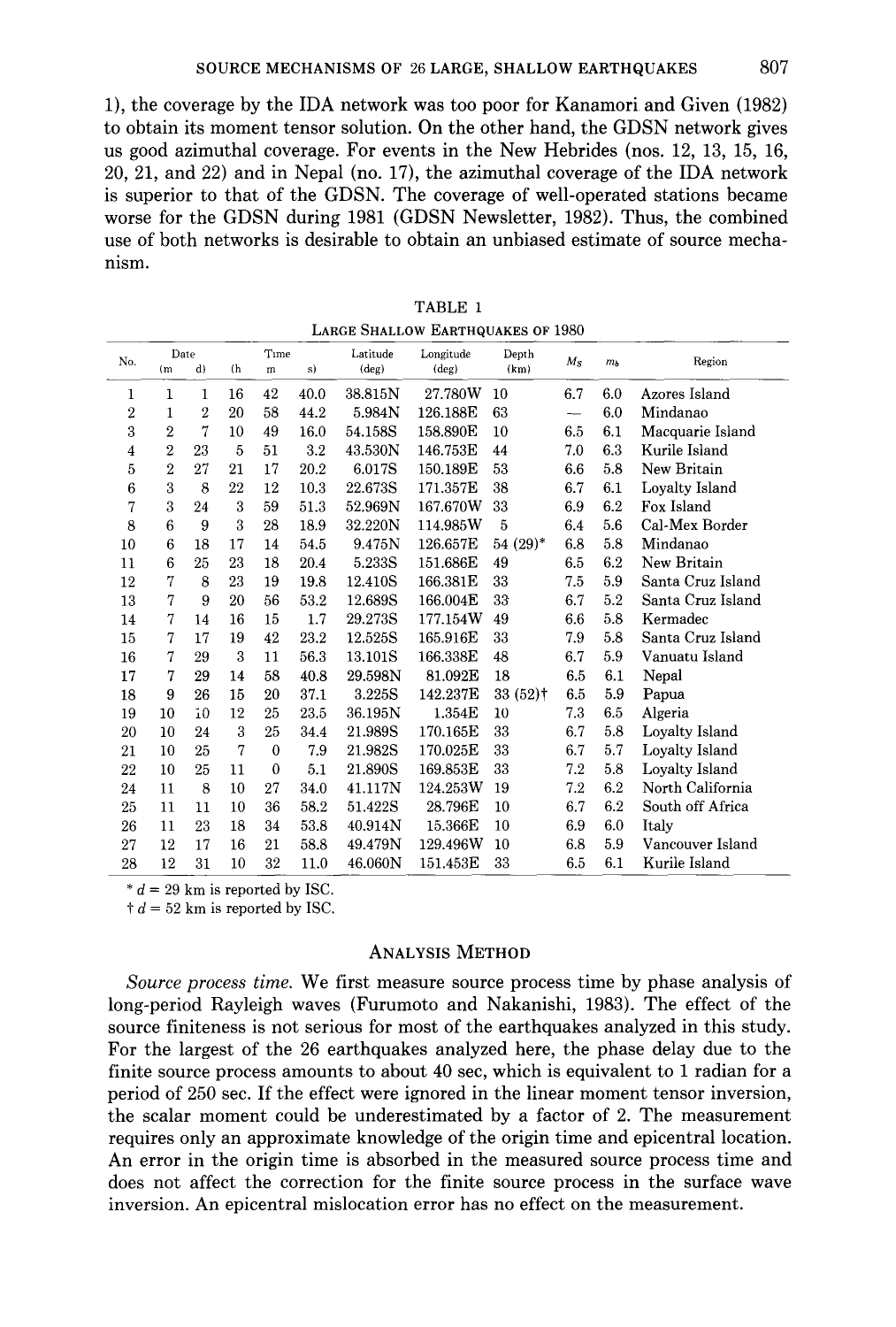The source process time in this paper is the nondirectional part of the apparent duration of the finite source process. For a horizontal unilateral fault (Ben-Menahem, 1961) the azimuthal variation of the apparent duration is the largest. For a symmetric bilateral fault (Aki, 1966), the azimuthal dependence of the phase shifts is weak. For L (fault length) = 100 km and V (rupture velocity) =  $3 \text{ km/sec}$ , the range of the azimuthal variation is estimated to be less than 0.1 sec. To obtain an accurate estimate of the directivity for each earthquake, we have to wait until detailed studies of aftershock distribution or finite source process are conducted by using local networks or near-field observations. The source process time itself, however, is insensitive to details of rupture mode (i.e., unilateral or bilateral).

The source process time is defined as a sum of delay time  $\tau_D$  (delay of the main faulting from the initial break), rise time  $\tau_R$ , and propagation time of the main rupture  $\tau_L$ :  $\tau = 2\tau_D + \tau_R + \tau_L$ . The interpretation of  $\tau$  in terms of  $\tau_D$ ,  $\tau_R$ , and  $\tau_L$  is not straightforward. Furumoto and Nakanishi (1983) made a statistical argument on the interpretation of  $\tau$  for shallow-angle thrust events along deep-sea trenches. A primary purpose of measuring *r* in this study is to correct for the nondirectional part of the finite source process. To do this we need not separate the three terms (Nakanishi and Kanamori, 1982).

*Moment tensor solution with constraint.* Using the source process times derived from the phase analysis, we invert long-period (256-sec) Rayleigh wave complex spectra to determine the parameters of the constrained  $(M_{xz} = M_{yz} = 0)$  moment tensor source. We use a linear inversion method described in Kanamori and Given (1981). The results are in good agreement with those of Kanamori and Given (1982), except for event 7, which was not analyzed by them. The moment tensor solutions are decomposed into two double-couples. The strike and the scalar moment of the major double-couple will be used to obtain a mechanism solution which is consistent with both surface wave and P-wave first motion data. Some events, especially events 18 and 25, have a large second double-couple. For these events, we pay special attention when we interpret the Rayleigh wave spectra using a single double-couple. As will be shown later, a single double-couple can explain satisfactorily the Rayleigh wave radiation patterns of these events.

The constrained moment tensor solution is a best fit to the data under the constraints  $M_{xx} + M_{yy} + M_{zz} = M_{xz} = M_{yz} = 0$ . The goodness of fit can be expressed by the rms of the difference between the observed and calculated source spectrum (both the real and imaginary parts). Changing  $M_{xz}$  and  $M_{yz}$  from 0 has little effect on rms (for this reason  $M_{xz}$  and  $M_{yz}$  are indeterminate), yet it changes the mechanism significantly. Mechanism solutions whose rms value is approximately equal to that of the constrained moment tensor are considered consistent with the surfacewave data.

In combining surface-wave and first-motion data, we search for a double-couple solution that is consistent with the P-wave data, while keeping track of the ratio of the rms for the double-couple solution to that for the constrained moment tensor. If a solution for which the ratio is approximately 1 is found, we conclude that the source can be adequately represented by a double-couple; if not, some non -doublecouple component is required. The actual procedure is different for different events, depending upon the mechanism (strike slip vs. dip slip), and the azimuthal distribution of the first-motion data.

*Nodal plane determination from P-wave polarity.* The polarities of P-wave first motion are classified as up, down, or nodal, and used to constrain one of the nodal planes before the double-couple inversion is performed.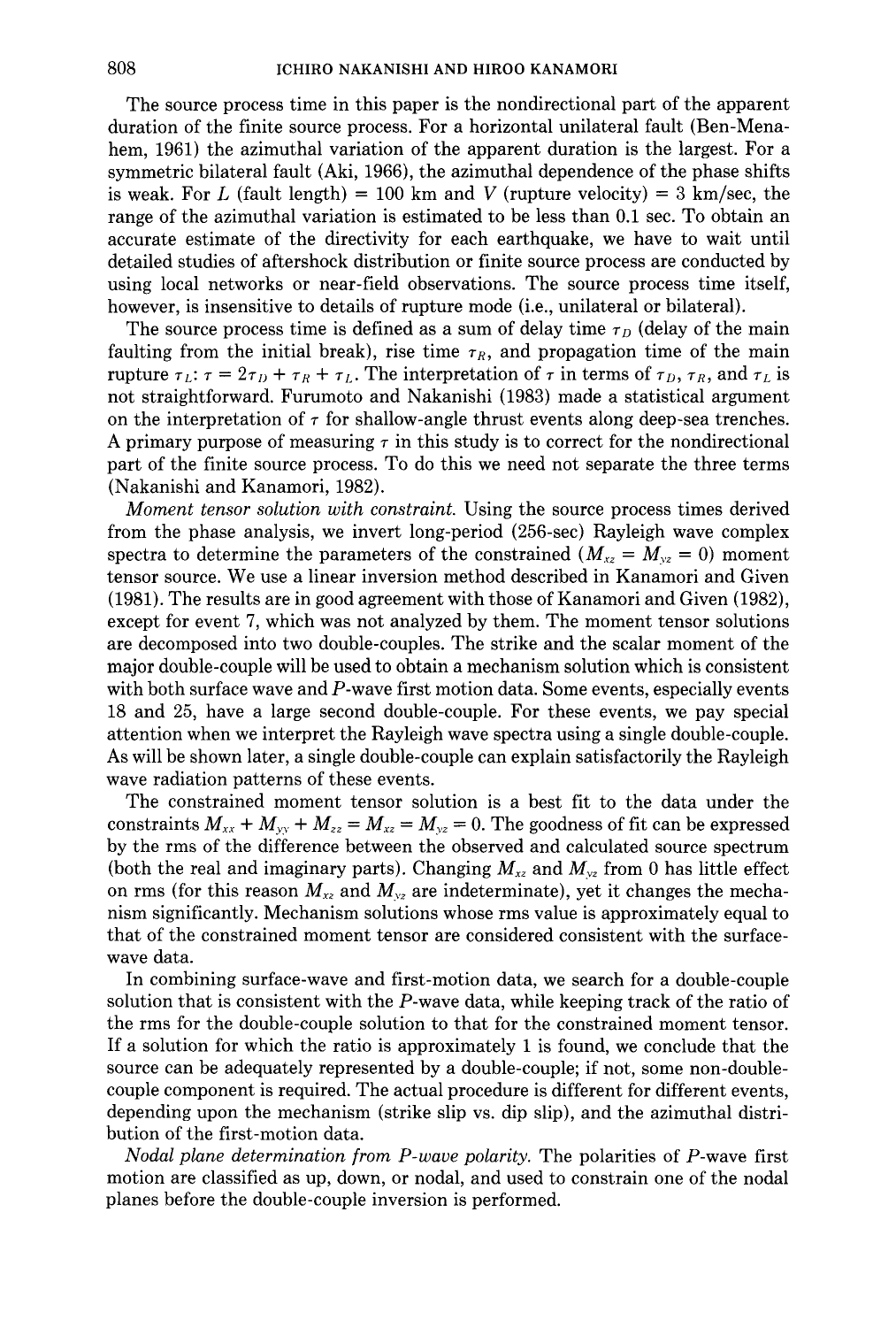For strike-slip events (nos. 1, 3, 8, 24, and 27), P-wave first motion data usually determine the two nodal planes which are consistent with the Rayleigh wave radiation pattern. In some cases we need a small modification.

For thrust events along the trenches, the dip of the steeply dipping nodal plane is determined almost uniquely from the P-wave data if we constrain the strike based on the constrained moment tensor solution obtained in the previous step. These are events nos. 2, 4, 5, 6, 7, 10, 11, 12, 13, 14, 15, 16, 20, 21, 22, and 28. For event 18 (Papua) the constrained moment tensor has a large minor couple (38 per cent of major couple), and the strike direction of the major couple is inconsistent with the P-wave first motions. For this event, we discard the constrained solution and adopt one nodal plane well constrained by the P-wave first motions for the next step of this analysis.

For two intraplate events (nos. 19 and 26), one of the nodal planes is constrained by the P-wave first motion data. For an event in Nepal (no. 17), there remains an ambiguity of the dip even if we constrain the strike of the nodal plane based on the Rayleigh wave radiation.

A normal-fault event on the Prince Edward West Fracture Zone (no. 25) shows a large minor double-couple (42 per cent of major couple). The coverage of the focal sphere by P-wave first motion data is not good enough to constrain either one of the nodal planes. We have to make a trial and error search to find a solution consistent with both P-wave first motion and Rayleigh wave radiation pattern. We will discuss this earthquake later in some detail.

*Double-couple inversion of Rayleigh wave spectra.* As the final step, a doublecouple point source solution [strike  $\varphi$ , dip  $\delta$ , slip (rake)  $\lambda$ , seismic moment  $M_0$ ] is determined by the inversion of Rayleigh wave spectra by fixing two or three of the four parameters. Rayleigh wave spectrum is a nonlinear (trigonometric) function of  $\varphi$ ,  $\delta$ , and  $\lambda$ . We use an iterative nonlinear inversion method suggested by Kanamori and Given (1981). In many cases,  $\lambda$  and  $M_0$  are made free and are determined. We attempted the inversions in which  $\varphi$ ,  $\delta$ , or both were made free, but generally the iterations did not converge to a solution consistent with the P-wave first motion. Therefore, we adopt the result with fixed  $\varphi$  and  $\delta$  as a final mechanism solution of this study.

### **RESULTS**

Table 2 presents the results. In Figure 1 (a to e), the solutions of the constrained double-couple inversions are compared with the P-wave first motion data. Twelve of the 26 earthquakes have been analyzed for source mechanisms and seismic moments by different authors. These studies are listed in Table 2. Our solutions are in good agreement with the results of these authors. The solutions presented in Table 2 are explained in detail in the following.

*Source process time.* The standard deviations of the measured source process times ( $\Delta \tau$ ) are generally independent of the seismic moment, because the accuracy relies upon the accuracy of the great circle phase difference. A mean value of  $\Delta \tau$  of Table 2 is 17 sec. Furumoto and Nakanishi (1983) obtained a similar value as a standard error of the source process times measured by them. This error estimate must be kept in mind when interpreting the measured source process times in terms of the finite source process.

Two events exhibit a source process time much longer than that expected from their size  $(M<sub>S</sub>$  or  $M<sub>0</sub>$ ). One is an event in the Santa Cruz Island (no. 13), and the other occurred in Italy (no. 26).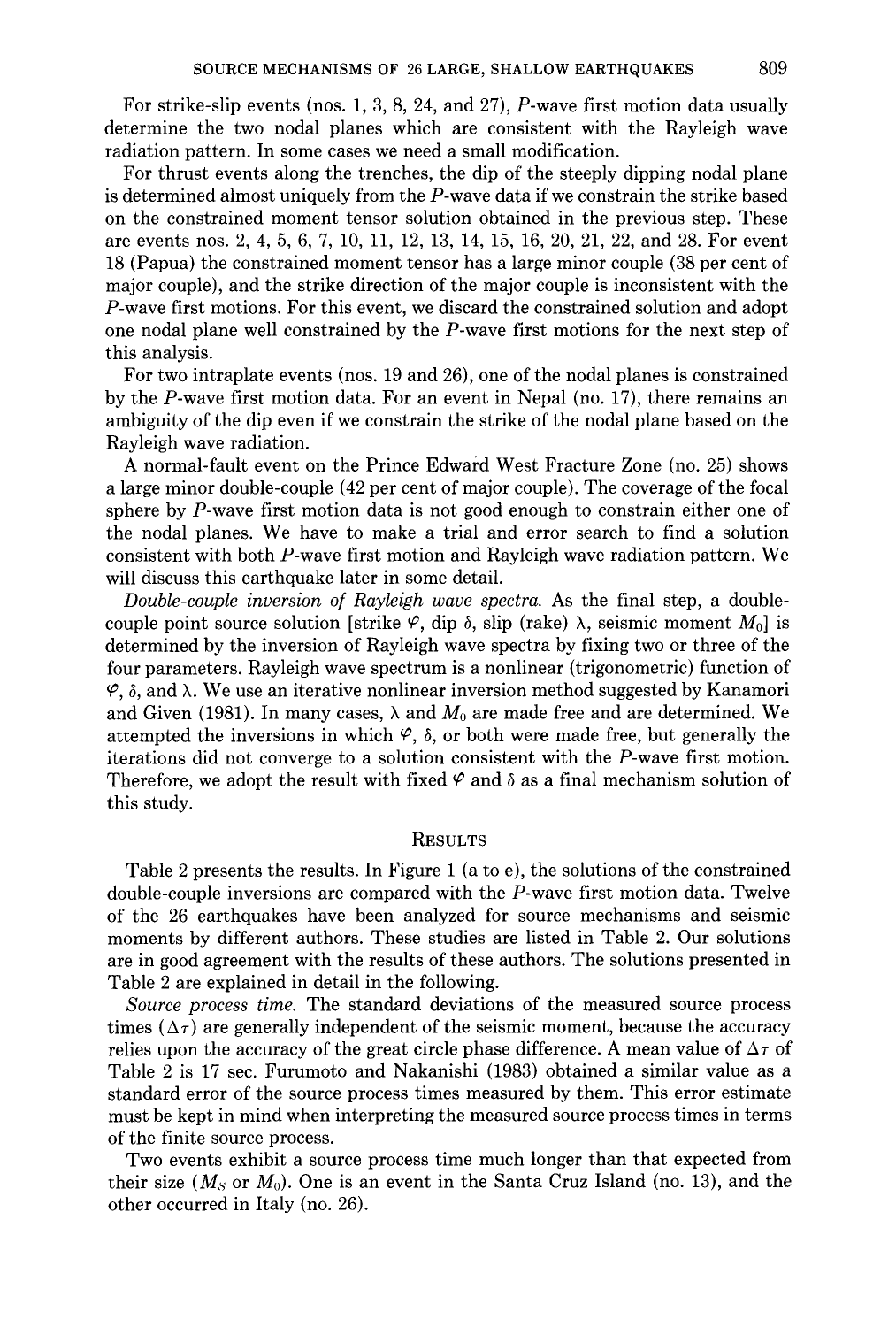Nakanishi and Kanamori (1982) also obtained an anomalously long source process time for the Santa Cruz Island earthquake (no. 13). Another seismological evidence supports the slow source process. The event 13 has  $M_s = 6.7$  and  $m_b = 5.2$  (Table 1). Large Santa Cruz Island events also show large discrepancies between *Ms* and  $m_b$  (no. 12,  $M_s = 7.5$ ,  $m_b = 5.9$ ; no. 15,  $M_s = 7.9$ ,  $m_b = 5.8$ ). If we take into account the saturation of  $m_b$  around 6.0 (Geller, 1976), the  $M_s - m_b$  disproportionality of

| вI |  |
|----|--|
|----|--|

SOURCE PROCESS TIMES (WITH STANDARD DEVIATIONS), FOCAL SOLUTIONS, AND SEISMIC MOMENTS

| No.              | T.<br>(sec) | $\Delta \tau$<br>(sec) | $\phi_1$<br>(deg) | $\delta_1$<br>$(\text{deg})$ | $\lambda_1$<br>$(\text{deg})$ | $\phi_2^*$<br>(deg) | $\delta_2$ *<br>$(\text{deg})$ | $M_0$<br>$(10^{27}$ dyne-cm) | $\boldsymbol{d}$<br>(km) | DC/MT* | Ref.‡        |
|------------------|-------------|------------------------|-------------------|------------------------------|-------------------------------|---------------------|--------------------------------|------------------------------|--------------------------|--------|--------------|
| 1                | 17          | 14                     | $-31$             | 86                           | 3                             | 239                 | 87                             | 0.24                         | 9.75                     | 0.99   | a            |
| $\boldsymbol{2}$ | 35          | 17                     | 6                 | 64                           | 85                            | $-163$              | 26                             | 0.45                         | 62.0                     | 1.35   |              |
| 3                | 30          | 18                     | $-70$             | 84                           | $\theta$                      | 20                  | 90                             | 0.19                         | 9.75                     | 1.19   |              |
| 4                | 19          | 19                     | 27                | 70                           | 89                            | $-151$              | 20                             | 0.63                         | 43.0                     | 1.09   |              |
| 5                | 27          | $\boldsymbol{3}$       | 88                | 60                           | 92                            | $-96$               | 30                             | 0.21                         | 53.0                     | 1.10   |              |
| 6                | 44          | 27                     | 117               | 66                           | 89                            | $-61$               | 24                             | 0.61                         | 33.0                     | 1.03   |              |
| 7                | 30          | 27                     | 53                | 60                           | 88                            | $-123$              | 30                             | 0.30                         | 33.0                     | 1.01   |              |
| 8                | 15          | 3                      | 140               | 90                           | 180                           | 50                  | 90                             | 0.047                        | 9.75                     | 1.02   | b            |
| 10               | 26          | 14                     | 6                 | 82                           | 92                            | $-188$              | $\bf8$                         | 0.49                         | 33.0                     | 1.35   |              |
| 11               | $16(49)$ §  | —「                     | 70                | 52                           | 92                            | 247                 | 38                             | 0.086                        | 43.0                     | 0.99   |              |
| 12               | 51          | 18                     | 170               | 59                           | 93                            | $^{\rm -16}$        | 31                             | 2.15                         | 33.0                     | 1.02   | c, d         |
| 13               | 41          | 14                     | 166               | 64                           | 90                            | $-14$               | 26                             | 0.17                         | 33.0                     | 1.03   | b, c, d      |
| 14               | 18          | $\boldsymbol{7}$       | 10                | 70                           | 83                            | $-150$              | 21                             | 0.14                         | 43.0                     | 1.23   |              |
| 15               | 83          | 12                     | 166               | 52                           | 90                            | $-14$               | 38                             | 6.44                         | 33.0                     | 0.97   | c, d         |
| 16               | 19          | 19                     | 160               | 54                           | 94                            | $-26$               | 36                             | 0.16                         | 43.0                     | 1.00   | b            |
| 17               | 15          | 21                     | 111               | 70                           | 90                            | $-69$               | 20                             | 0.083                        | 16.0                     | 0.99   |              |
|                  |             |                        | 111               | 50                           | 90                            | $-69$               | 40                             | 0.054                        | 16.0                     | 0.99   |              |
| 18               | 14          | 15                     | $-4$              | 72                           | 129                           | 107                 | 42                             | 0.17                         | 53.0                     | 1.21   |              |
| 19               | 30          | 21                     | 225               | 54                           | 82                            | 59                  | 37                             | 0.49                         | 9.75                     | 1.06   | e, f, g, n   |
| 20               | 26          | 16                     | 140               | 68                           | 90                            | $-40$               | 22                             | 0.24                         | 33.0                     | 1.04   | h            |
| 21               | 39          | 6                      | 143               | 74                           | 93                            | $-48$               | 16                             | 0.93                         | 33.0                     | 1.20   | h            |
| 22               | 47          | 13                     | 142               | 73                           | 88                            | $-32$               | 17                             | 2.92                         | 33.0                     | 1.07   | $\mathbf{h}$ |
| 24               | 32          | 19                     | 50                | 90                           | $\theta$                      | 140                 | 90                             | 1.03                         | 16.0                     | 1.00   | i, j, k      |
| 25               | 28          | 18                     | $-137$            | 78                           | 248                           | $-65$               | 155                            | 0.32                         | 9.75                     | 1.02   |              |
|                  |             |                        | $-150$            | 78                           | 243                           | $-82$               | 150                            | 0.32                         | 9.75                     | 1.00   |              |
| 26               | 45          | 13                     | $-43$             | 63                           | 276                           | $-56$               | 152                            | 0.28                         | 9.75                     | 1.00   | l, m         |
| 27               | 26          | 11                     | $-37$             | 90                           | 180                           | 53                  | 90                             | 0.15                         | 9.75                     | 1.02   |              |
| 28               | 28          | 13                     | 28                | 68                           | 90                            | $-152$              | 22                             | 0.29                         | 33.0                     | 0.98   |              |

\*  $\phi_2$  and  $\delta_2$  are presented for convenience. Use  $(\phi_1, \delta_1, \lambda_1)$ , which is determined in this study, for any purposes.

t Ratio of rms residuals between double-couple and moment tensor inversion. DC, double-couple inversion; MT, constrained moment tensor inversion.

:j: a, Hirn *et al.* (1980); b, Nakanishi and Kanamori (1982); c, Tajima and Kanamori (1982); d, Tajima (1982); e, Deschamps *et al.* (1982); f, Ouyed *et al.* (1981); g, Cisternas *et al.* (1982); h, Vidale and Kanamori (1981); i, Eaton (1981); j, Smith *et al.* (1981); k, Lay *et al.* (1982); I, Boschi *et al.* (1981); m, Del Pezzo *et al.* (1983); n, Ouyed *et al.* (1983).

 $\frac{1}{2}$   $\tau$  = 16 sec is calculated from an empirical formula.  $\tau$  = 49 sec is measured from ESK.

' One measurement is available.

events 12 and 15 may be due to the size of the earthquakes. On the other hand, event 13 seems to be too small to reach the  $m_b$  saturation. An earthquake in the Vanuatu Island region (no. 16), which is close to the Santa Cruz Island, has a similar  $M_s$ , but does not show the large  $M_s - m_b$  difference  $(M_s = 6.7, m_b = 5.9)$ . The disproportionality may be related to the slow source process of event 13. Many of the P-wave first motions from this event are not as clear as those from events 12, 15, and 16, suggesting that at least the initiation of event 13 was slow.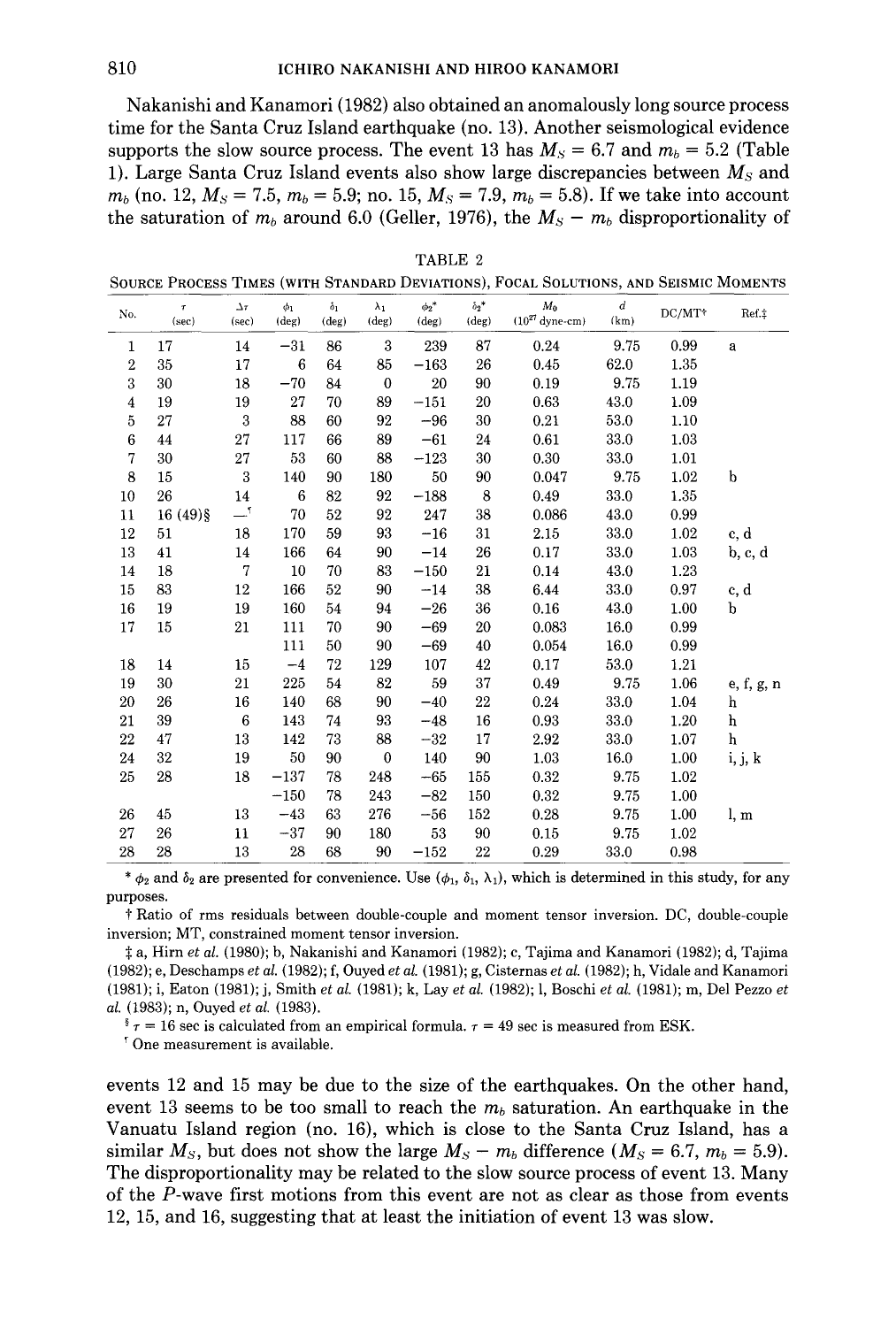The Irpinia earthquake (no. 26) also shows a long source process time of 45 sec. Boschi *et al.* (1981) obtained a large origin time perturbation of 17 sec by applying the method of Dziewonski *et al.* (1981) to IDA and GDSN data, and inferred the event to be multiple. The above origin time shift is approxjmately equivalent to a source process time of 34 sec by our definition. Considering the difference between the two methods, the two estimates of source duration are in good agreement.



FIG. 1. Focal mechanism solutions (Table 2) compared with the observed P-wave first motions. Lower hemisphere equal area projection is adopted. Solid and open symbols indicate "up" and "down"<br>P-wave first motions on the vertical component seismograms, respectively. Circle indicates a clear P-The same must moving means that the P-wave first motion possesses a nodal character. The same<br>numbering as in Tables 1 and 2 is adopted here. For event 13, the data which were read but not used to constrain the solution are represented by x. In the diagram for event 17, two solutions are shown for  $\delta$  = 70° and 50° by solid and dashed lines, respectively. For event 25, two nodal planes are shown by solid and dashed lines. See text for details.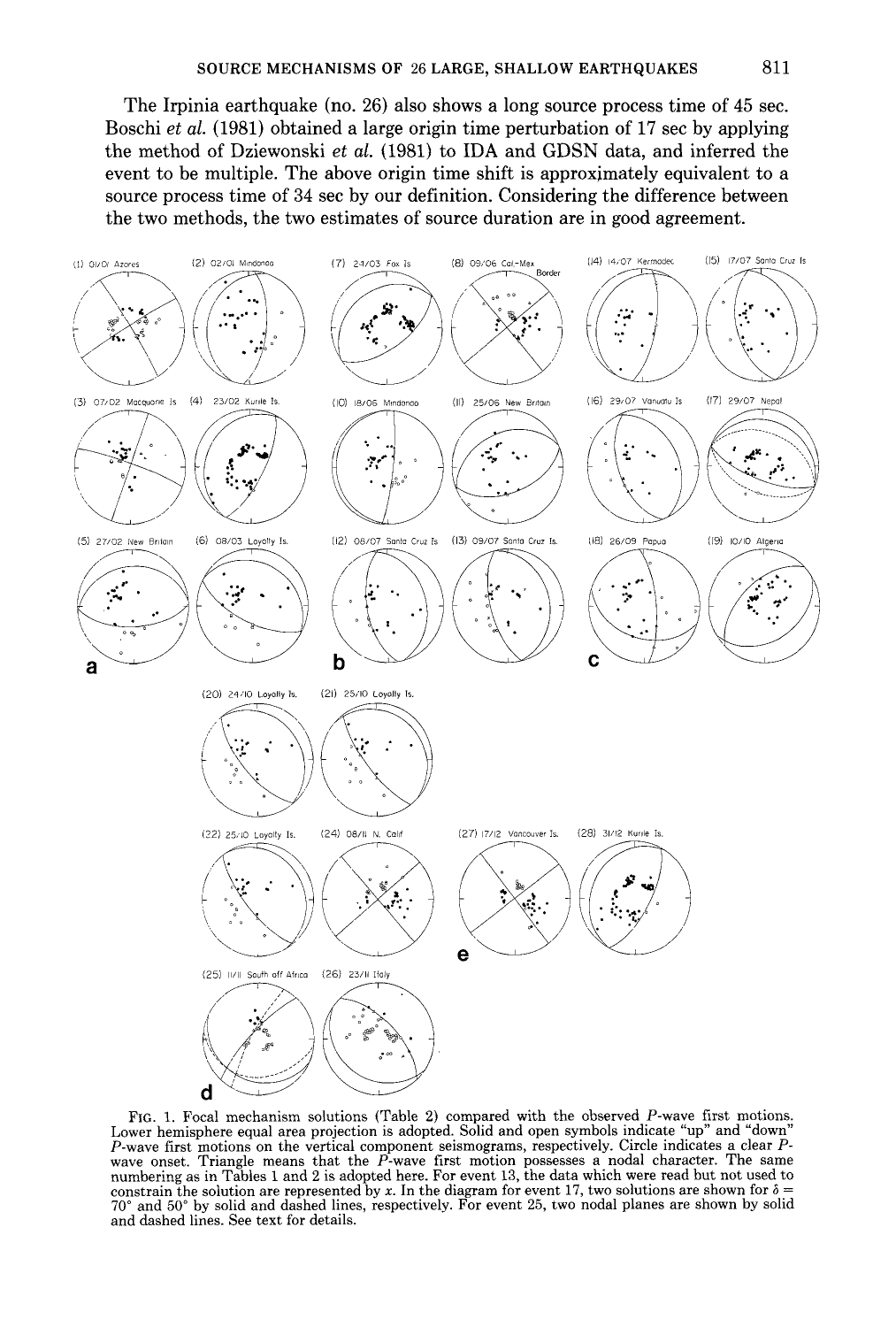*Double-couple point source.* In the following we briefly comment on each of the double-couple solutions.

Azores Island (no. 1): Double-couple solution of this earthquake is determined uniquely from the P-wave first motion and is in good agreement with the Rayleigh wave radiation pattern. The P-wave polarities suggest a nearly vertical fault ( $\delta_1$  = 86° or  $\delta_2$  = 87°). Hirn *et al.* (1980) conducted a detailed observation of the aftershock sequence of this event. Although they did not study the main shock, they obtained an aftershock distribution and a composite mechanism solution of the aftershocks. The composite solution exhibits a slight counterclockwise rotation of the strike with respect to our solution. The aftershock distribution is in good agreement with one of the nodal planes of our solution  $(\varphi_1 = -31^\circ \text{ and } \delta_1 = 86^\circ)$ .

Mindanao (no. 2): The steeply dipping nodal plane of this event is not well constrained by the P-wave first motions. However, fixing the strike of the nodal plane ( $\varphi = 6^{\circ}$ ) based on the result of the constrained moment tensor inversion, we can almost uniquely determine the dip ( $\delta = 64^{\circ} \pm 4^{\circ}$ ) from the P-wave first motions. The other nodal plane or  $\lambda$  and  $M_0$  are determined by the double-couple inversion of Rayleigh wave spectra.

Macquarie Island (no. 3): For this event, we fix the strike of one nodal plane ( $\varphi$ )  $= -70^{\circ}$ ) based on the constrained moment tensor inversion and determine the dip  $(\delta = 84^{\circ} \pm 2^{\circ})$  from the P-wave first motions. For vertical  $(\delta = 90^{\circ})$  strike-slip events, the long-period Rayleigh wave spectrum becomes  $U \propto M_0 \cos \lambda \sin 2\varphi$ , where  $\varphi$  is the azimuth of the station measured counterclockwise from the strike. Thus,  $\lambda$  becomes indeterminate. We fix  $\lambda = 0^{\circ}$  and determine  $M_0$ .

Kurile Island (no. 4): The steeply dipping nodal plane is constrained uniquely ( $\varphi$ )  $= 27^{\circ} \pm 3^{\circ}$  and  $\delta = 70^{\circ} \pm 1^{\circ}$  from the moment tensor inversion and P-wave polarities.

New Britain (no. 5): We fix the strike of the steeply dipping nodal plane to be 88° based on the constrained moment tensor inversion. With this constraint the Pwave polarities lead to  $\delta = 60^{\circ} \pm 3^{\circ}$ .

Loyalty Island (no. 6): Based upon the solution of the constrained moment tensor inversion, we constrain  $\varphi = 117^\circ$  and obtain  $\delta = 66^\circ \pm 1^\circ$  from the P-wave data.

Fox Island (no. 7): Even if we constrain the strike ( $\varphi = 53^{\circ}$ ), there remains an ambiguity in  $\delta$ . We choose the steepest allowable dip. Since some stations close to this nodal plane exhibit a nodal character, the error in  $\delta$  may be small.

California-Mexico Border (no. 8): From the P-wave first motions, we can constrain the two nodal planes ( $\varphi_1 = -45^\circ$ ,  $\delta_1 = 90^\circ$ ;  $\varphi_2 = 45^\circ$ ,  $\delta_2 = 90^\circ$ ). However, the Rayleigh wave radiation requires a slight clockwise rotation of the nodal planes ( $\varphi_1$ )  $= -40^{\circ}$ ). The new nodal planes are consistent with the P-wave polarities, because many stations near the nodal lines show nodal characters. Constraining  $\varphi_1$ ,  $\delta_1$ , and  $\lambda_1$ , we obtain  $M_0 = 0.047 \times 10^{27}$  dyne-cm.

Mindanao (no. 10): First we used a source depth of 53 km based on the NElS solution. With this depth, we could not find a double-couple solution that could explain both P-wave first motions and Rayleigh wave spectra. Since ISC reports a depth of 29 km for this event, we use a point source depth of 33 km and find a solution which is consistent with both data sets. We fix  $\varphi$  to be 6° and obtain  $\delta$  =  $82^\circ \pm 1^\circ$  from the *P* first motions.

New Britain (no. 11): Fixing  $\delta = 70^{\circ}$ , we obtain  $\delta = 52^{\circ} \pm 1^{\circ}$  from the *P*-wave data. For this event, we obtained a single measurement of  $\tau$  of 49 sec from  $(R_2, R_3, R_4)$ *R4 )* observed at ESK. However, this value seems to be too long as a source process time of this event. If we use this value, we have a systematic phase advance in the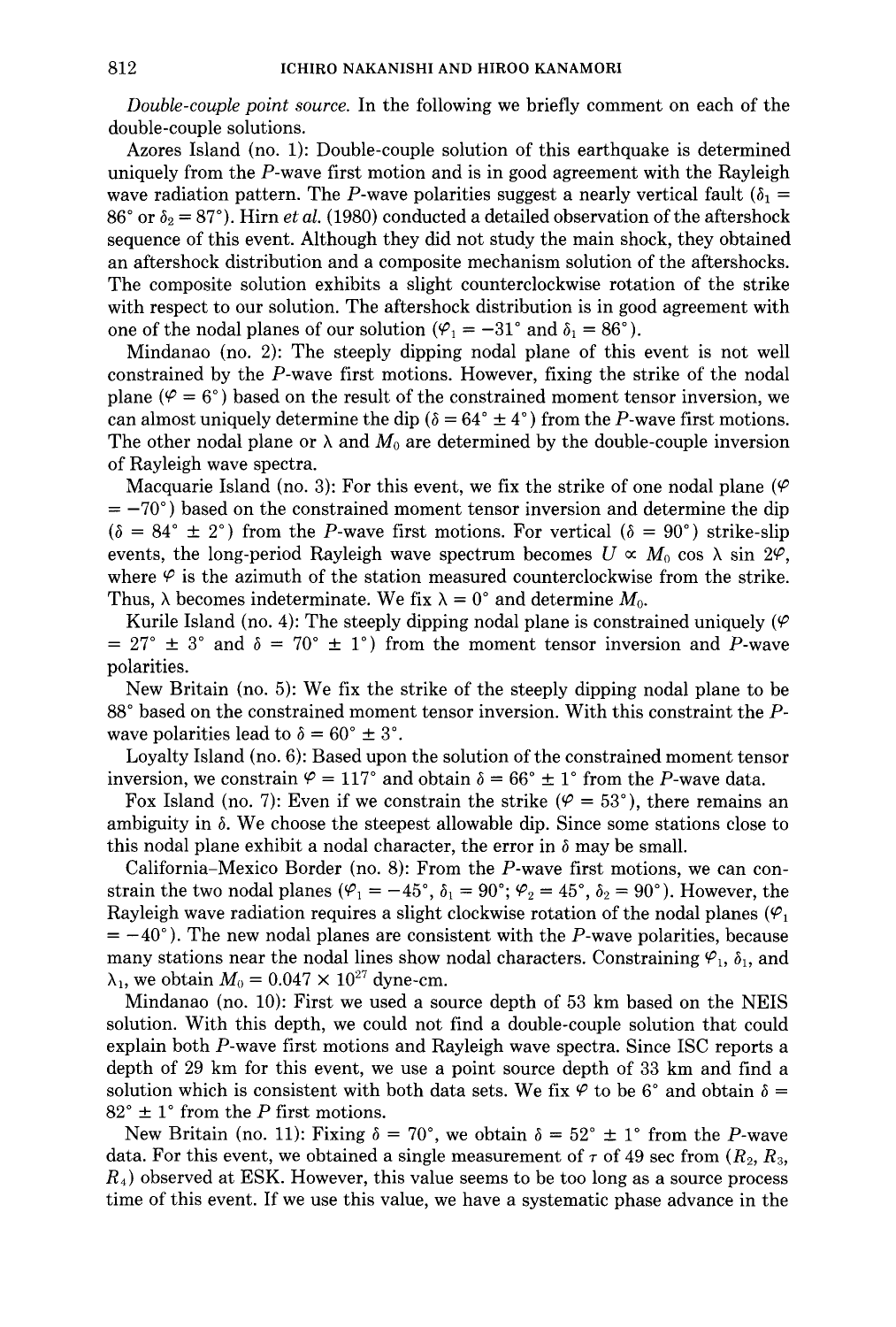initial phases equalized back to the epicenter. A small difference of 0.3 between *Ms*  and  $m_b$  is also a negative evidence against the long source process. We use  $\tau = 16$ sec, which is calculated from an empirical relation between  $\tau$  and  $M_0$  proposed by Furumoto and Nakanishi (1g83), in the moment tensor and double-couple inversions of Rayleigh wave spectra.

Santa Cruz Island (no. 12): The steep nodal plane is determined uniquely ( $\varphi =$  $170^{\circ} \pm 1^{\circ}$ ;  $\delta = 59^{\circ} \pm 1^{\circ}$ ) from the *P*-wave first motion data.

Santa Cruz Island (no. 13): The P-onsets from this event are generally unclear. It is not easy to assign up or down for several stations. Since such stations are close to the stations that show relatively clear onsets on the focal sphere, we disregard those observations in the determination of nodal plane. The disregarded stations are represented by x in Figure 1. The constrained moment tensor inversion gives  $\varphi$  $= 166^{\circ}$ . Using this value we obtain  $\delta = 64^{\circ} \pm 3^{\circ}$  from the first motions.

Kermadec (no. 14): We constrain  $\varphi = 10^{\circ}$  and obtain  $\delta = 70^{\circ} \pm 1^{\circ}$  from the Pwave data. The constrained moment tensor inversion requires  $\varphi = 18^{\circ}$ . We take the above value so as to be consistent with the  $P$ -wave polarities as well as possible.

Santa Cruz Island (no. 15): Even if we constrain the strike, the dip is not determined uniquely from the P-wave polarities. We adopt tentatively  $\delta = 52^{\circ}$ . The polarity data permit  $\delta$  to vary from 38° to 55°. Since  $\delta = 46^{\circ} \pm 9^{\circ}$ , the uncertainty has only a small effect upon the estimate of  $M_{0}$ .

Vanuatu Island (no. 16): We fix  $\varphi$  to be 160° and obtain  $\delta = 54^\circ \pm 1^\circ$  from the *P*wave polarities. If we make  $\varphi$  to be free, we have  $\varphi = 160^{\circ}$  to 180° and  $\delta = 54^{\circ}$  to 60°.

Nepal (no. 17): The constrained moment tensor inversion gives  $\varphi = 111^{\circ}$ . Even if we fix the strike at this value, the dip is not uniquely determined ( $\delta = 50^{\circ}$  to 70°). Since a few stations exhibit a nodal character, the actual dip of the nodal plane seems to be close to 70°. Considering the absence of strong evidence for  $\delta \approx 70^{\circ}$ , we present two focal solutions for  $\delta = 50^{\circ}$  and  $\delta = 70^{\circ}$  in Table 2 and in Figure 1. As the table shows, the seismic moment is uncertain by a factor of 1.6.

Papua (no. 18): The constrained moment tensor inversion gives a solution with a large minor couple (38 per cent of the major couple), and the strike direction of the major couple is inconsistent with the P-wave first motions. We discard the constrained solution and adopt one nodal plane which is well constrained by the *P*wave first motions:  $\varphi = -4^{\circ} \pm 4^{\circ}$ ;  $\delta = 72^{\circ} \pm 4^{\circ}$ . Starting from  $\lambda = 90^{\circ}$ ,  $\varphi = -4^{\circ}$ ,  $\delta$ = 72°, and  $M_0 = 0.14 \times 10^{27}$  dyne-cm, the double-couple inversion converges to the solution shown in Table 2 and Figure 1. The solution has a significant oblique-slip component ( $\lambda = 129^{\circ}$ ). We use 53 km as a source depth based on the value reported by ISC.

Algeria (no. 1g): This event (the El Asnam earthquake) has been extensively studied by French and British scientists. They conducted detailed studies of the main shock by means of body and surface wave analyses (Deschamps *et al.,* 1g82) and detailed geological and geophysical surveys of the faulted region including aftershock observations (King and Vita-Finzi, 1981; Ouyed *et al.,* 1g81, 1g83; Cisternas *et al.*, 1982). Our polarity data do not constrain the nodal plane ( $\varphi = 184^\circ$ ) to 254<sup>°</sup>;  $\delta = 48^\circ$  to 66<sup>°</sup>). We adopt a nodal plane ( $\varphi = 225^\circ$  and  $\delta = 54^\circ$ ) obtained by Deschamps *et al.* (1g82) for the constraint in the double-couple inversion of Rayleigh wave spectra.

Loyalty Island (no. 20): The constrained moment tensor inversion gives  $\varphi = 140^{\circ}$ . With this strike, we obtain  $\delta = 57^{\circ}$  to 69° from the P-wave data. Considering the two nodal stations, we choose  $\delta = 68^{\circ}$ .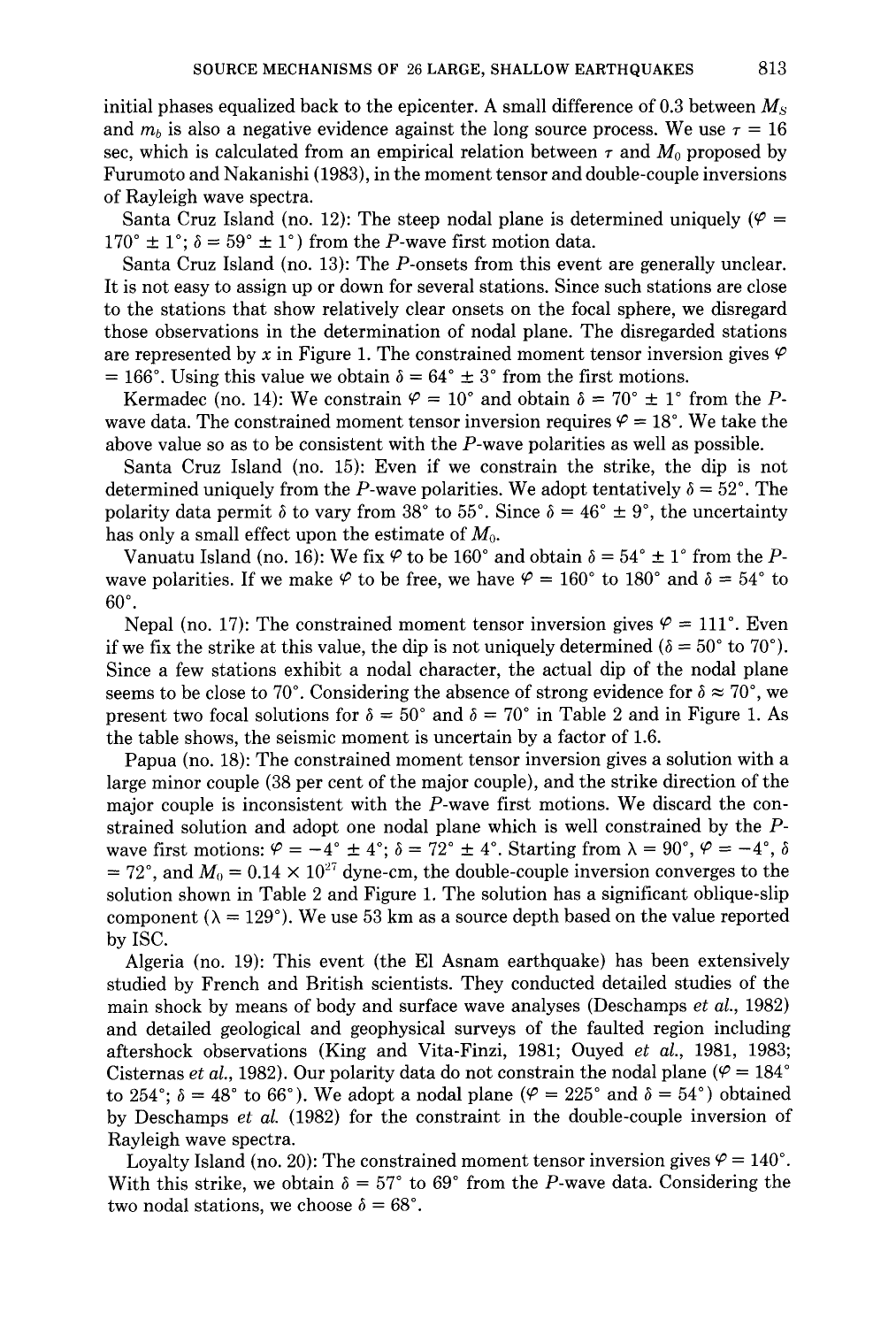Loyalty Island (no. 21): The P-wave polarities constrain a nodal plane ( $\varphi = 143^{\circ}$  $\pm 2^{\circ}$ ;  $\delta = 74^{\circ} \pm 1^{\circ}$ ).

Loyalty Island (no. 22): The P-wave first motions constrain  $\varphi = 136^{\circ}$  to 142° and  $\delta = 72^{\circ}$  to 74°. The constrained moment tensor inversion results in  $\varphi = 144^{\circ}$ . We constrain  $\varphi = 142^{\circ}$  and  $\delta = 73^{\circ}$  in the double-couple inversion.

Northern California (no. 24): The main shock and its aftershocks were located by Eaton (1981) and Smith *et al.* (1981) by using local networks. The events occurred on a plane which strikes about N50°E. The constrained moment tensor inversion leads to a vertical nodal plane which strikes N50°E. This solution is shown in Table 2 and Figure 1. M*0* is determined by the constrained double-couple inversion.

South off Africa (no. 25): The solution of the constrained moment tensor inversion shows a large minor double-couple  $(42 \text{ per cent of major couple})$ . The major couple strikes  $\varphi = -110^{\circ}$ . Constraining the strike to this value we have  $\delta = 71^{\circ}$  from the P-wave polarities. However, with these values of  $\varphi$  and  $\delta$ , we cannot find a solution consistent with Rayleigh wave phase spectra. After a trial-and-error search we find that  $\varphi = -137^{\circ}$ , and  $\delta = 78^{\circ}$  leads to a solution that explains the phase spectra. The nonlinear inversion leads to  $\lambda = 248^{\circ}$  and  $M_0 = 0.32 \times 10^{27}$  dyne-cm. As Figure 1 shows, this solution (solid line) is consistent with the P-wave first motion data. The surface wave radiation, however, requires a slight counterclockwise rotation of the steep nodal plane, which appears to be inconsistent with some of the first motions close to the nodal line. The double-couple solution that well explains the surface wave spectra is also listed in Table 2 and is shown by the dashed line in Figure 1. The latter solution is more consistent with the strike of the Prince Edward West Fracture Zone, than the former solution.

Italy (no. 26): The P-wave polarities uniquely constrain a steep nodal plane ( $\varphi$  =  $-43^{\circ}$ ;  $\delta = 63^{\circ}$ ).

Vancouver Island (no. 27): The P-wave first motion data do not constrain the nodal planes well. The constrained moment tensor inversion results in  $\mathcal{S} = -37^{\circ}$ ,  $\delta$  $= 90^{\circ}$ , and  $\lambda = 180^{\circ}$ . We constrain  $\lambda = 180^{\circ}$  and determine  $M_0$ .

Kurile Island (no. 28): The P-wave polarities require  $\varphi = 41^{\circ}$  to 18° and  $\delta = 68^{\circ}$ to 70°. The constrained moment tensor inversion leads to  $\varphi = 28^{\circ}$ . If we adopt this strike we have  $\delta = 68^{\circ} \pm 2^{\circ}$ .

#### **DISCUSSION**

*Deviation from the double-couple.* The moment tensor is a more general earthquake source than the double-couple. If we assume no isotropic component, the moment tensor can be decomposed into two double-couples (Gilbert, 1981).

Kanamori and Given (1982) and Dziewonski and Woodhouse (1983) reported that some earthquakes have significantly large minor (second) double-couples. Kanamori and Given obtained large minor double-couples [larger than 20 per cent of the major (first) double-couple] for events 3, 5, 8, 18, 25, and 27 of the present study. Although they pointed out several possible sources of the large minor doublecouples, they tentatively assumed that the earthquake mechanism is a single doublecouple and that the minor double-couple is an artifact of the constraint  $M_{xz} = M_{yz}$  $= 0$ . Dziewonski and Woodhouse discussed the dependence of the deviations from the double-couple on the seismic moment, the focal depth, and the geographic position, and concluded that earthquakes in some regions, for example shallow earthquakes along the northern coast of New Guinea, produced large deviations from the double-couple.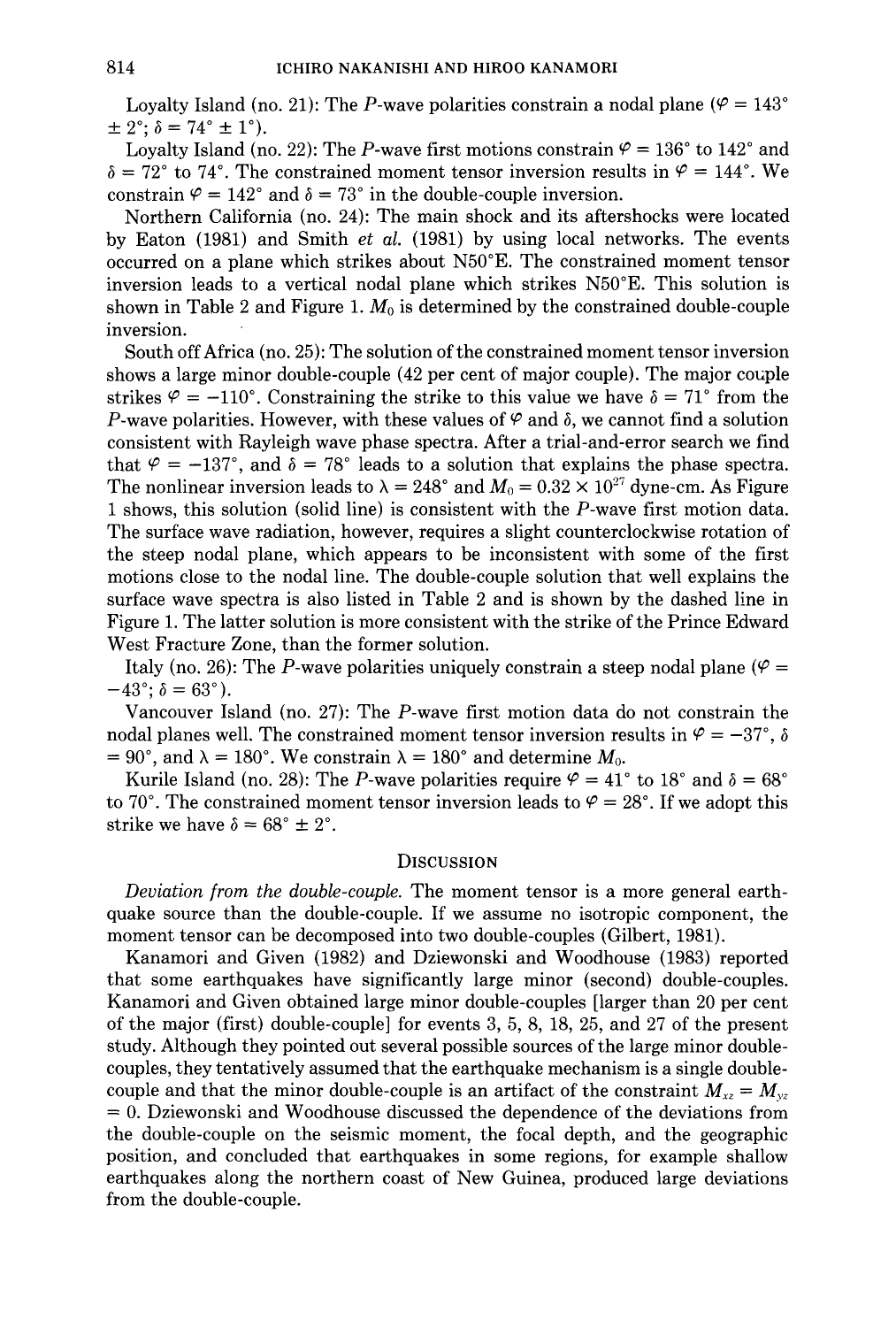We assume the double-couple mechanism to analyze the P-wave first motions and the Rayleigh wave spectra in this paper. The moment tensor inversion is made only to obtain an initial solution with the constraint  $M_{xz} = M_{yz} = 0$ . Some earthquakes, especially events 18 and 25, show considerable minor double-couples. We obtain 38 and 42 per cent minor double-couples for events 18 and 25, respectively. However, we find that the double-couples with a significant amount of oblique slip can explain well the Rayleigh wave spectra that require the large minor double-couples if we assume  $M_{xz} = M_{yz} = 0$ . The obtained double-couple solutions are consistent with the P-wave first motions, as can be seen in Figure 1.

To make a quantitative comparison between the double-couple (DC) and the constrained moment tensor (MT) inversions, we compute the ratio of rms residuals of the inversions. They are listed in Table 2. The ratio DC/MT is 1.02 or 1.00 for event 25, for which the largest minor double-couple (42 per cent) is obtained from the constrained moment tensor inversion. This suggests that for at least this event, the large minor double-couple is an artifact caused by the large oblique slip and the constraint  $M_{xz} = M_{yz} = 0$ . For event 18, the ratio is 1.21, indicating that the data can be fitted considerably better by the constrained moment tensor than by the double-couple.

|        |                               |                        |                      | FOCAL SOLUTIONS AND SEISMIC MOMENTS DERIVED FROM EXTENDED SOURCES" |                 |                 |                                           |
|--------|-------------------------------|------------------------|----------------------|--------------------------------------------------------------------|-----------------|-----------------|-------------------------------------------|
| No.    | $\varphi_1$<br>$(\text{deg})$ | $\delta_1$<br>$(\deg)$ | λ,<br>$(\text{deg})$ | M٥<br>$(10^{27}$ dyne-cm)                                          | $d_M$ t<br>(km) | $DC/MT\ddagger$ |                                           |
| 2      | 6                             | 64                     | 88                   | 0.36                                                               | 66.5            | 1.15            | $(1.35)$ <sup><math>\ddagger</math></sup> |
| $10\,$ | 6                             | 82                     | 93                   | 0.54                                                               | 38.0            | 1.17            | (1.35)                                    |
| 14     | 10                            | 70                     | 84                   | 0.12                                                               | 38.0            | 1.05            | (1.23)                                    |
| 18     | $-4$                          | 72                     | 126                  | 0.15                                                               | 48.0            | 1.04            | (1.21)                                    |
| 21     | 143                           | 74                     | 94                   | 0.85                                                               | 38.0            | 1.08            | (1.20)                                    |

TABLE 3 FOCAL SOLUTIONS AND SEISMIC MOMENTS DERIVED FROM EXTENDED SOURCES\*

\* Excitation functions are calculated for distributed sources that extend from 0 to  $d_M$ . The definition of the excitation functions is given by equation (20) of Kanamori and Given (1981).

t *r* are the same as in Table 2.

:j: DC, double-couple inversion; MT, constrained moment tensor inversion. The values in parentheses are taken from Table 2.

Table 2 contains the DC/MT ratios for the 24 other earthquakes. Except for several events, the goodness of fit is comparable for both inversions, which means that the moment tensor is not necessary to interpret the Rayleigh wave spectra.

*Point source depth for long-period surface wave excitation.* Events 2, 10, 14, 18, and 21 show DC/MT ratios larger than 1.2 (Table 2). We notice that these events have relatively deep source depths determined by P-wave arrivals (NEIS and ISC). One event in Mindanao (no. 2), which has  $DC/MT = 1.35$ , is the deepest of the 26 earthquakes studied here. For the five events, we investigate the effect of an extended source upon the surface wave inversion. We assume a source extending from a depth 0 to  $d_M$ . We use excitation functions calculated by Kanamori and Given (1981). We assume that the initial break of the earthquake, which is located by the short-period P-wave arrivals, occurred at  $d_M$  and that the rupture extended over a depth range from  $d_M$  to 0. Table 3 presents the inversion results obtained by using the extended sources. The focal solutions of this table differ only slightly from those of Table 2. We notice reduction of DC/MT ratios in Table 3. The reduction varies from 0.12 to 0.2 in the five cases. The deepest event, no. 2, shows the largest reduction of DC/MT ratio. Our experiment shows that some parts of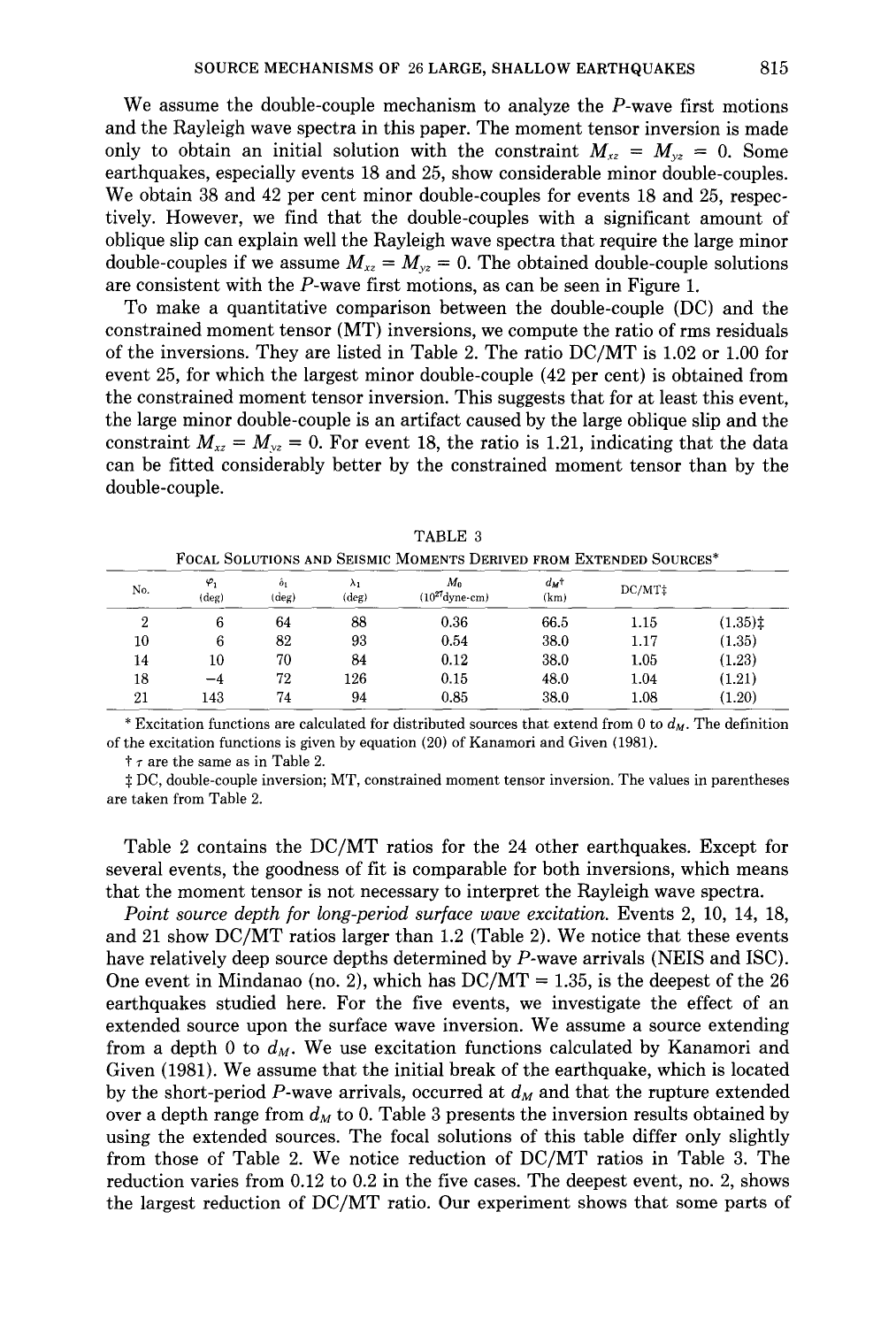the residuals in the constrained double-couple inversions can be explained by an extended source. This may suggest that the point source depths for the long-period surface wave radiation (centroid) are shallower than those located by the shortperiod P-arrivals for these events.

*Effect of lateral structural heterogeneity on the P-wave first motion pattern.* It is possible to reduce the DC/MT ratios by changing the constraints on  $\varphi$ ,  $\delta$ , and  $\lambda$  of one or two nodal planes which were used in the double-couple inversions.

Toksöz *et al.* (1971) and Solomon and Julian (1974) studied the distortion of the radiation pattern due to the localized lateral heterogeneity in the subduction zone and oceanic ridge, respectively, by using a ray tracing technique (Julian, 1970). Solomon and Julian explained the observed nonorthogonality of P-wave first motions from the ridge-crest earthquakes by the laterally heterogeneous mantle beneath the ridge. Although it is not obvious whether their argument applies to every subduction and every ridge earthquake, we may have to keep in mind the possible distortion of the radiation pattern when analyzing the first motion data. Part of the inconsistency between the body-wave data and surface-wave data might be explained by lateral heterogeneity in the epicentral region. Of course the argument of this paper does not rule out the possible deviations of source mechanism from the double-couple. It will not be easy to interpret the apparent second doublecouple until the corrections for the local and global lateral heterogeneity can be made to the first motion and the surface wave data.

## **CONCLUSIONS**

- 1. Double-couple point source mechanisms of 26 large shallow earthquakes are determined by the combined use of  $P$ -wave first motion and Rayleigh wave data.
- 2. The P-wave first motion data do not always constrain the nodal planes uniquely. The combined use of surface-wave radiation pattern significantly reduces the nonuniqueness.
- 3. For thrust earthquakes along the trenches, the constrained moment tensor solutions determine the overall strike direction, but the dip angle is inconsistent with that inferred from the P-wave first motions for the steeply dipping nodal plane. The error in the dip angle systematically underestimates the scalar moment.
- 4. The double-couple source can explain the surface-wave data as well as the constrained moment tensor source does. The Rayleigh waves from two earthquakes, which produce large minor double-couples (about 40 per cent of the major double-couple) in the constrained moment tensor inversion, can be interpreted by a single double-couple with a large oblique slip component.
- 5. The source process times measured by the phase spectra can be used to detect anomalous source processes, such as a significant delay of the main rupture from the initial break and a slow source process, with an accuracy of about 10 to 20 sec.

### ACKNOWLEDGMENTS

We would like to thank Jeffrey Given, Fumiko Tajima, and Jeanne Sauber for helping us retrieve the seismograms from the GDSN day tapes. We thank Arthur Frankel for reviewing the manuscript. The IDA data used in this study were made available to us by courtesy of the IDA project team at the Institute of Geophysics and Planetary Physics, University of California, San Diego. This research was supported by NSF Grant EAR 811-6023 and USGS Contract 14-08-0001-21223. Division of Geological and Planetary Sciences, California Institute of Technology, Contribution Number 3922.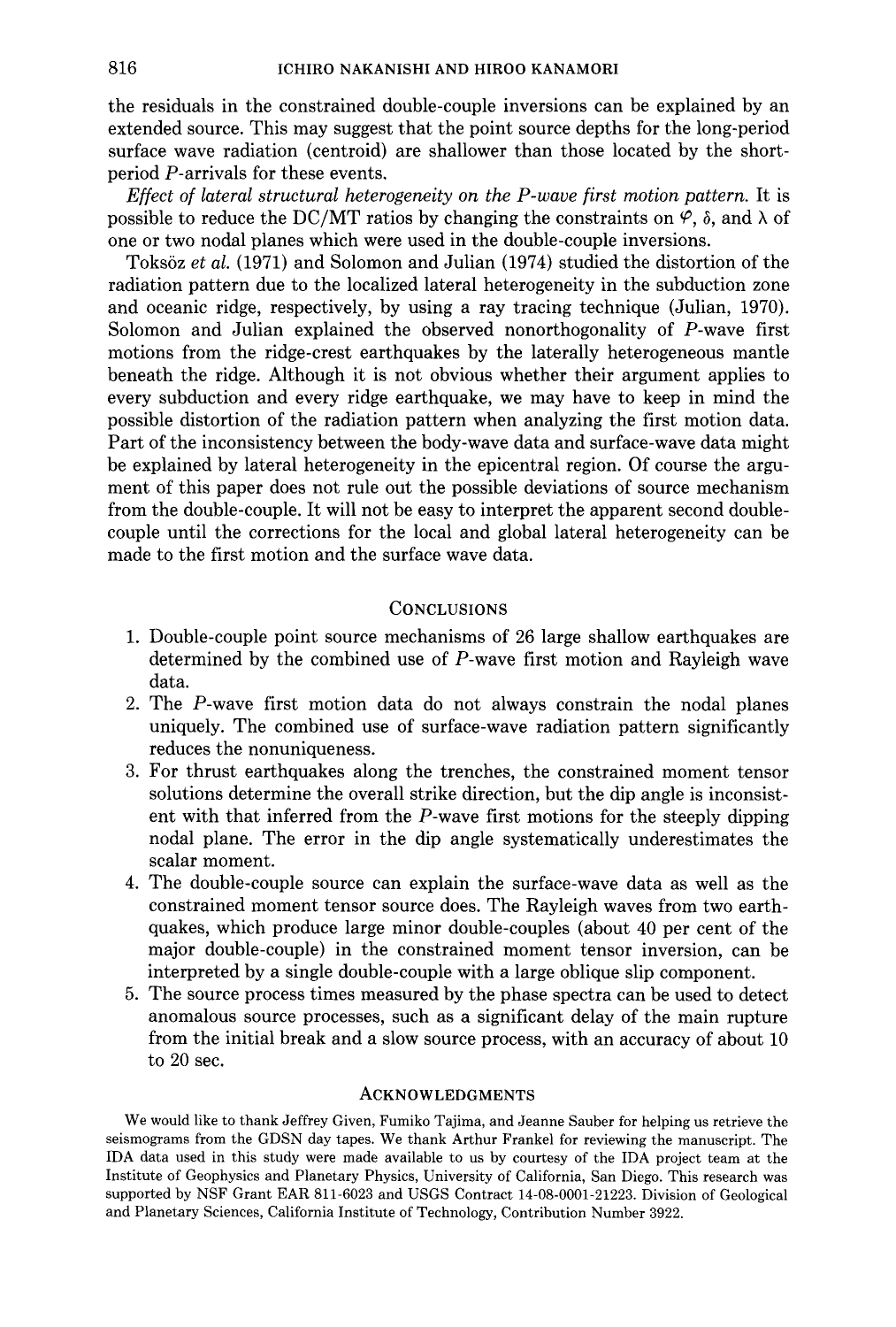#### **REFERENCES**

- Agnew, D., J. Berger, R. Buland, W. Farrell, and F. Gilbert (1976). International deployment of accelerometers: a network for very long period seismology, *EOS, Trans. Am. Geophys. Union* 57, 180-188.
- Aki, K. (1966). Generation and propagation of G waves from the Niigata earthquake of June 16, 1964. Part I. A statistical analysis, *Bull. Earthquake Res. Inst., Tokyo Univ.* 44, 23-72.
- Aki, K. and H. Patton (1978). Determination of seismic moment tensor using surface waves, *Tectonophysics* 49, 213-222.
- Ben-Menahem, A. (1961). Radiation of seismic surface waves from finite moving sources, *Bull. Seism. Soc. Am.* 51,401-435.
- Boschi, E., F. Mulargia, E. Mantovani, M. Bonafede, A.M. Dziewonski, and J. H. Woodhouse (1981). The Irpinia earthquake of November 23, 1980, *EOS, Trans. Am. Geophys. Union* 62, 330.
- Cisternas, A., J. Dorel, and R. Gaulon (1982). Models of the complex source of the El Asnam earthquake, *Bull. Seism. Soc. Am.* 72, 2245-2266.
- Del Pezzo, E., G. Iannaccone, M. Martini, and R. Scarpa (1983). The 23 November 1980 southern Italy earthquake, *Bull. Seism. Soc. Am.* 73, 187-200.
- Deschamps, A., Y. Gaudemer, and A. Cisternas (1982). TheEl Asnam, Algeria, earthquake of 10 October 1980: multiple-source mechanism determined from long-period records, *Bull. Seism. Soc. Am.* 72, 1111-1128.
- Dziewonski, A.M. and J. H. Woodhouse (1983). An experiment in systematic study of global seismicity: Centroid-moment tensor solutions for 201 moderate and large earthquakes of 1981, J. *Geophys. Res.*  88, 3247-3271.
- Dziewonski, A. M., T.-A. Chou, and J. H. Woodhouse (1981). Determination of earthquake source parameters from waveform data for studies of global and regional seismicity, J. *Geophys. Res.* 86, 2825-2852.
- Eaton, J. P. (1981). Detailed study of the November 8, 1980, Eureka, Calif., earthquake and its aftershocks, *EOS, Trans. Am. Geophys. Union* 62, 959.
- Engdahl, E. R., J. Peterson, and N. A. Orsini (1982). Global digital network-current status and future directions, *Bull. Seism. Soc. Am.* 72, S242-S259.
- Furumoto, M. and I. Nakanishi (1983). Source times and scaling relations of large earthquakes, *J. Geophys. Res.* 88, 2191-2198.
- Geller, R. J. (1976). Scaling relations for earthquake source parameters and magnitudes, *Bull. Seism. Soc. Am.* 66, 1501-1523.
- Gilbert, F. ( 1981). An introduction to low-frequency seismology, in *Physics of the Earth's Interior,* A. M. Dziewonski and E. Boschi, Editors, North-Holland, Amsterdam, 41-81.
- Gilbert, F. and A. M. Dziewonski (1975). An application of normal mode theory to the retrieval of structural parameters and source mechanisms from seismic spectra, *Phil. Trans. R. Soc. Land., Ser. A* 278, 187-269.
- Hirn, A., H. Haessler, P. Hong Trong, G. Wittlinger, and L. A. Mendes Victor (1980). Aftershock sequence of the January 1st, 1980, earthquake and present-day tectonics in the Azores, *Geophys. Res. Letters* 7, 501-504.
- Julian, B. R. (1970). Ray tracing in arbitrarily heterogeneous media, *Lincoln Lab. Tech. Note* 1970-45.
- Kanamori, H. and J. W. Given (1981). Use of long-period surface waves for rapid determination of earthquake-source parameters, *Phys. Earth Planet. Interiors* 27, 8-31.
- Kanamori, H. and J. W. Given (1982). Use of long-period surface waves for rapid determination of earthquake source parameters. 2. Preliminary determination of source mechanisms of large earthquakes (M,, 2: 6.5) in 1980, *Phys. Earth Planet. Interiors* 30, 260-268.
- King, G. C. P. and C. Vita-Finzi (1981). Active folding in the Algerian earthquake of 10 October 1980, *Nature* 292, 22-26.
- Lay, T., J. W. Given, and H. Kanamori (1982). Long-period mechanism of the 8 November 1980 Eureka, California, earthquake, *Bull. Seism. Soc. Am.* 72, 439-456.
- Mendiguren, J. A. and K. Aki (1978). Source mechanism of the deep Colombian earthquake of 1970 July 31 from the free oscillation data, *Geophys.* J. 55, 539-556.
- Nakanishi, I. and H. Kanamori (1982). Effects of lateral heterogeneity and source process time on the linear moment tensor inversion of long-period Rayleigh waves, *Bull. Seism. Soc. Am.* 72, 2063- 2080.
- Oliver, J. and B. Isacks (1967). Deep earthquake zones, anomalous structures in the upper mantle, and the lithosphere, J. *Geophys. Res.* 72, 4259-4275.
- Ouyed, M., M. Megharaoui, A. Cisternas, A. Deschamps, J. Dorel, J. Frechet, R. Gaulon, D. Hatzfeld, and H. Philip (1981). Seismotectonics of the El Asnam earthquake, *Nature* 292, 26-31.